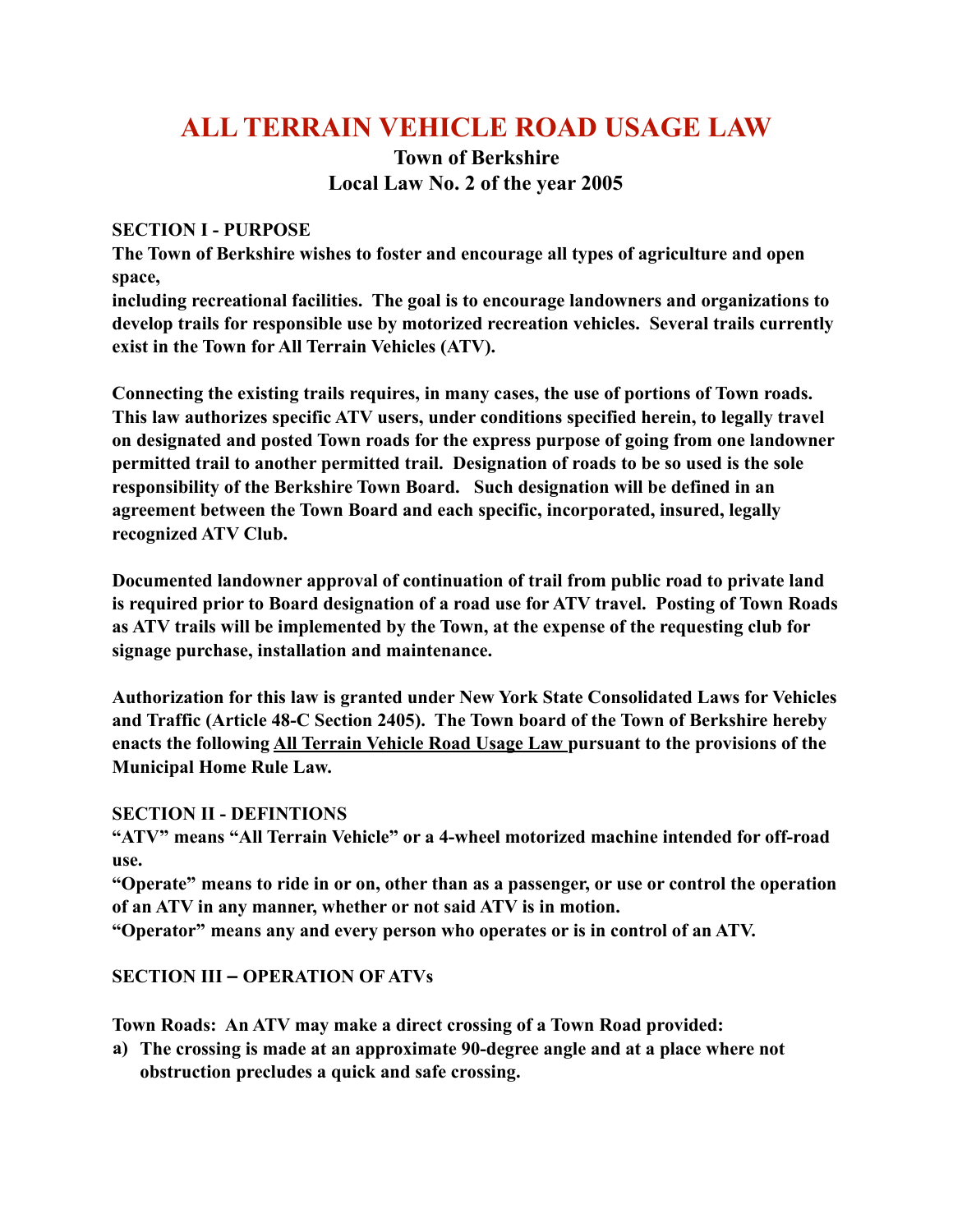- **b) The ATV is brought to a stop before crossing the shoulder or main travel way of the road.**
- **c) The ATV operator yields the right-of-way to all Town Road traffic.**
- **d) Road usage is only in accord with the times specified herein.**

#### **SECTION IV – OPERATION RULES ON TOWN OF BERKSHIRE ROADS**

**Those sections of Berkshire Town Roads where operation of ATV's is permitted shall be set forth in a list on file with the town clerk. Amendments to this list may be approved by the Town Board periodically as situation dictate.** 

- **1. The operator of an ATV shall:**
- **a. operate at a rate of speed not to exceed 25 Miles Per Hours (MPH) on Town highways;**
- **b. operate at a rate of speed prudent with environmental conditions and with regard to the actual and potential hazards;**
- **c. stop and/or yield to all emergency vehicles;**
- **d. comply with any orders issued by police personnel or other duly authorized emergency persons;**
- **e. operate the ATV as far to the right of the roadway as possible;**
- **f. operate all ATVs in single file;**
- **g. Obey all rules of NYS Vehicle and Traffic laws.**

**2. No sleigh, sled, toboggan, trailer or similar devise shall be trailed or towed by and ATV on Town roads.**

**3. ATVs may be operated on Town roads between the hours of 7:00 AM and 10:00 PM on Sunday through Thursday, and between the hours of 7:00 AM and 11:00 PM on Friday and Saturday.** 

#### **SECTION V – EQUIPMENT**

**1. No person shall operate and ATV on Town roads unless it is equipped with:** 

- **a. brakes in good working order;**
- **b. a muffler system in compliance with federal standards 40 CFR (Code of Federal Regulations) part 205.166, sub Part E;**
- **c. a United States Forest Service approved spark arrestor;**
- **d. tires with at least 3/32 inch of tread with no breaks, cuts, exposed cords, bumps or bulges;**
- **e. a lighted white headlight and a lighted red taillight must be in operation at all times;**
- **f. a rear view mirror.**

**2. No person shall operate an ATV or ride as a passenger on Berkshire roads, without a protective helmet of a type approved by the NYS Commissioner of Motor Vehicles.** 

**3. A valid motor vehicle operator's license is required to operate an ATV on Town of Berkshire roads.**